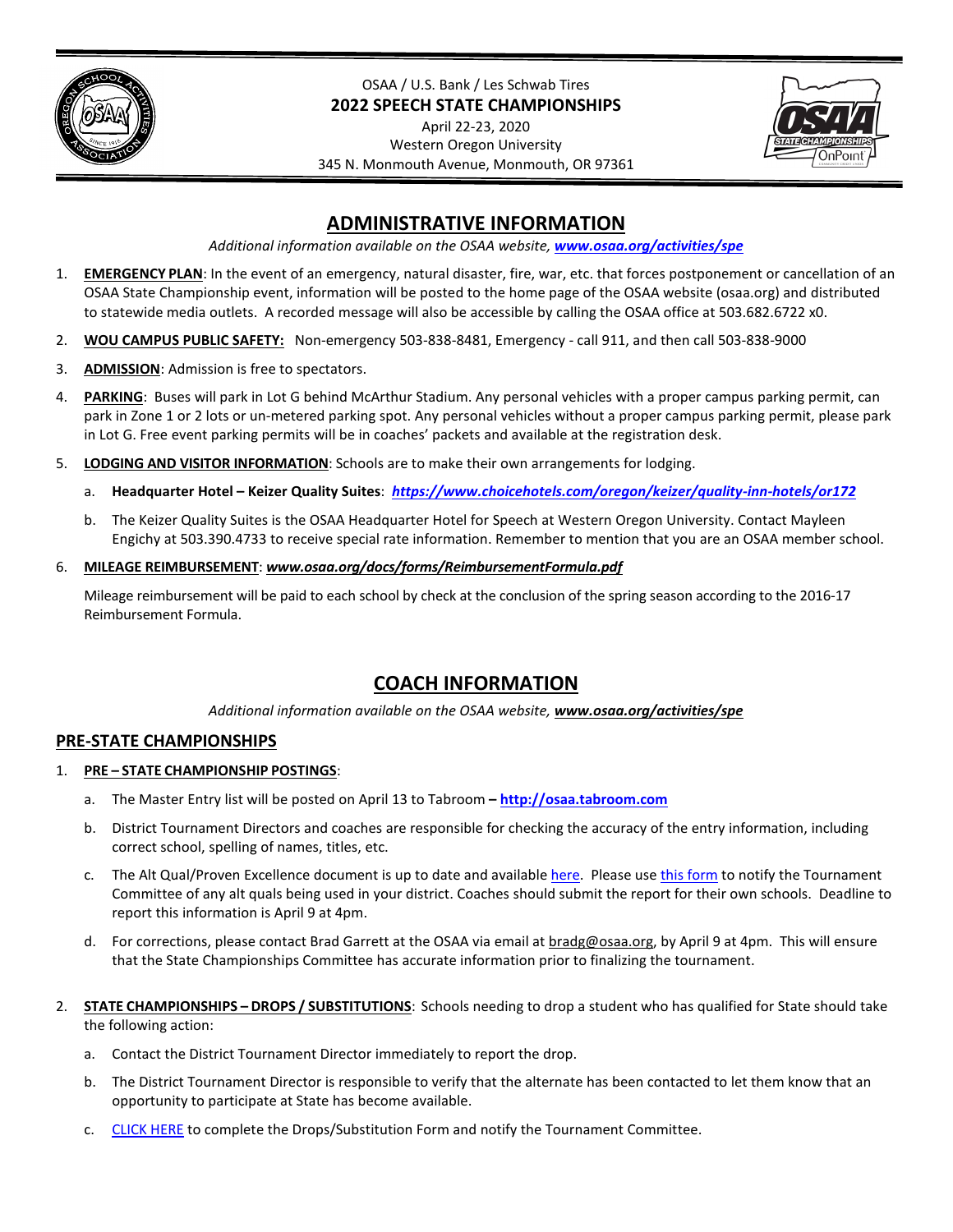d. Please do not wait until you get to State to report a drop. That would be unfair to the alternate and makes it much more difficult for the State Championships Committee to make the matching revisions often necessary under State rules to address the change.

#### 3. **STUDENT CONGRESS REMINDERS**:

- a. Official Agenda:
	- 1) Each school with one or more State Student Congress qualifiers may submit up to two bills or resolutions as email attachments. **Bills or resolutions shall be emailed to [bradg@osaa.org](mailto:bradg@osaa.org) by April 9, 2022.**
	- 2) The Student Congress Subcommittee shall select not fewer than ten bills or resolutions to be designated as the Official Agenda for each chamber per legislative day.
	- 3) Bills and resolutions selected for the Official Agenda shall be posted on the OSAA website by 4pm on the Monday prior to the Speech State Championships. **Bills or resolutions will be posted on April 17, 2022.** Please remind student congress participants that they are expected to print the legislation packet and bring it with them to State. We will not be printing legislation for them at State.
	- 4) Bills and resolutions on the Official Agenda shall be prioritized at the preliminary session Friday morning. At the conclusion of the preliminary session, participants shall recess to prepare for the morning and afternoon sessions.
- b. Agenda Items from the Floor.

Priority. Bills and resolutions in the official packet will be considered first. In the event the Official Agenda has been exhausted, additional bills and resolutions will be provided by the State Championships Student Congress Subcommittee.

## **STATE CHAMPIONSHIPS**

#### 1. **WOU HOUSING OPTION:**

See attached flyer for on campus housing information.

#### 2. **STATE JUDGING RESPONSIBILITIES**:

- a. All coaches are expected to judge IEs, Congress and Debate if assigned. In addition, each school is responsible to provide the following:
	- 1) Synchronous Events 1 judge per 3 entries
- b. It is important that your judges have access to appropriate training materials prior to the Championships. Judges can find links to NSDA judge training information for all events here - [NSDA Judge Training Information](https://www.speechanddebate.org/judge-training/)
- c. A \$200.00 Judging Bond for each school with fines to be assessed if judges miss their rounds for avoidable causes.
- d. The Judge Strike Form is available [here.](https://docs.google.com/forms/d/e/1FAIpQLSfUUurAewiAZJ8XKTTB2ApyGcjo22SENkOZkdIBwtaUfibyMg/viewform)
- 3. **ARRIVAL PACKETS/SCHEDULES**: School arrival packets will be available at check-in at the Werner University Center. If a student was double entered, every effort will have been made by the State Championships Committee to schedule the student in such a way that they speak only once each hour. Please remind your students to wait for two judges before beginning speeches in the two preliminary rounds in individual events.
- 4. **MANUSCRIPT REQUIREMENTS**: Unique links to DropBox folders for each Speech District have been distributed to all Directors of qualifying events with instructions to disseminate the links to all coaches. Coaches should have already uploaded their participant's speech from the district tournament for After Dinner Speaking, Expository, Oratory and Radio Commentary. Coaches should have also uploaded manuscripts for interpretation events including Duo Interpretation, LIELL, Memorized Humorous, Memorized Serious, Poetry, and Prose. It is the responsibility of each Director to check all uploaded files for potential plagiarism. File types that can be uploaded include PDF, DOC, DOCX, etc. Please be sure that the name of the file is the participant's school followed by first and last name (i.e. Ashland John Smith). Please email [bradg@osaa.org](mailto:peterw@osaa.org) with any questions.
- 5. **OHSSL COACHES MEETING**: The OHSSL Coaches Meeting is scheduled for 10:00 11:00a on Saturday. Even if you do not qualify students for State, any coach who paid the yearly OHSSLCA dues may attend and vote following the Coaches Meeting.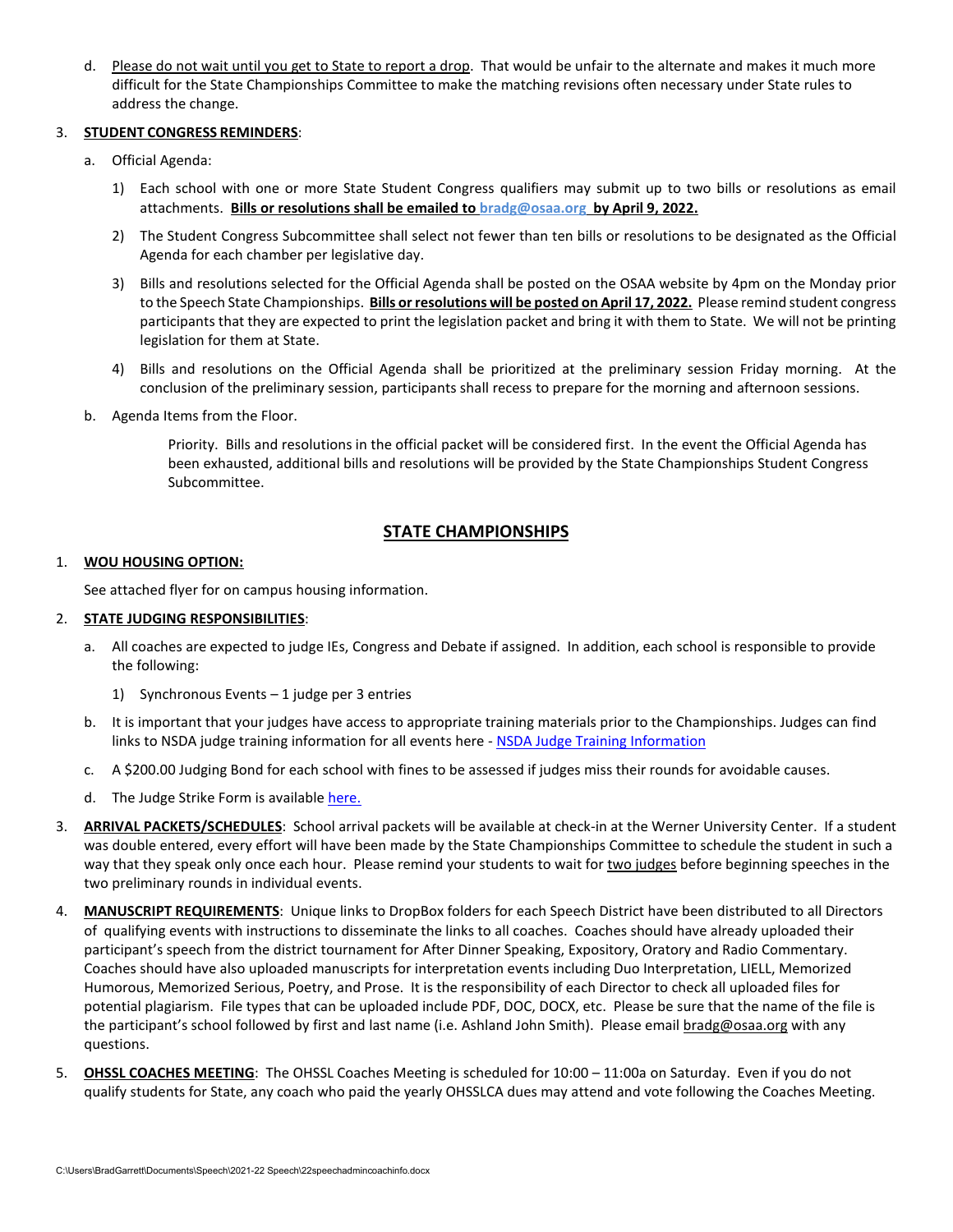- 6. **WIRELESS INTERNET ACCESS**: WOU utilizes a self-service, guest wireless access process. Instruction sheets will be available in coaches' packets and at the registration desk explaining how users create their own access account. Wireless accounts will be good for 48 hours and WOU has added additional wireless access points in the Werner University Center to support this event.
- 7. **RESTRICTED LIBRARY ACCESS**: Our hosts have requested that high school students not make use of the third floor quiet study area of the Library. This area will be marked as reserved for the use of WOU students, and we ask that our high school students honor the request to avoid that area.
- 8. **LOST AND FOUND**: Will be in the Championships Headquarters. Items will be held by Western Oregon University for two weeks following the championships. Items not claimed after two weeks will be donated to charity.
- 9. **IE and DEBATE POSTINGS ON-SITE**: Posted in the posting area and on Tabroom no more than 15 min prior to the round ( [https://osaa.tabroom.com](https://osaa.tabroom.com/) )
- 10. **FOUR-YEAR AWARDS**: Contact the OHSSL Treasurer (Kristen Sullivan, Crater HS - [kristen.sullivan@district6.org](mailto:kristen.sullivan@district6.org) ) if you have a student who has qualified for recognition as a four-year State Qualifier.
- 11. **AWARDS:** Awards will be held as soon as possible following the final rounds on Saturday in the Pacific Room of the Werner University Center.
- 12. **QUESTIONS/CONCERNS**: If you have difficulties or concerns during the championships, please come to the Registration Desk in the Werner University Center.

#### 13. **STATE CHAMPIONSHIP RESULTS:** *[www.osaa.org/activities/spe](http://www.osaa.org/activities/spe)*

Complete results, team sweepstakes scores and finalist scores by event will be available on Tabroom on Saturday evening following the conclusion of the championships. Please instruct your fans and local media to go there for results.

Please direct your questions or comments regarding this material or any other pertinent information as it relates to the state championship to Brad Garrett, 503.682.6722 x229 o[r bradg@osaa.org.](mailto:bradg@osaa.org)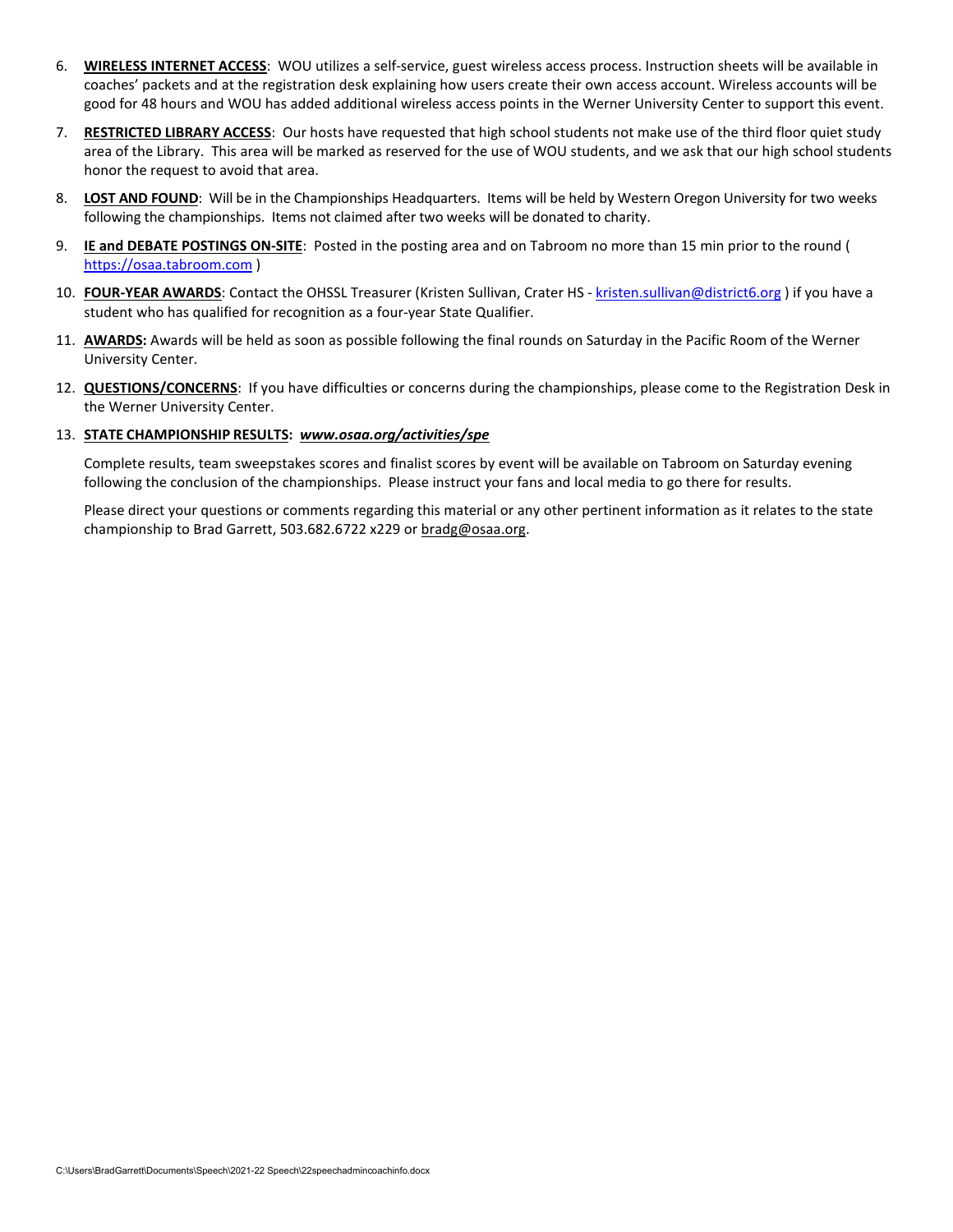# **SOUVENIR INFORMATION**

#### *Additional information available on the OSAA website, [www.osaa.org/shop](https://www.osaa.org/shop)*

#### **1. STATE CHAMPIONSHIPS MERCHANDISE**: *[www.osaastore.com](https://www.osaastore.com/)*

#### A. **Pre-Order**:*osaa.rushteamapparel.com/osaa/pre-orders/*

RushTeamApparel, exclusive merchandise partner of the OSAA, offers pre-orders. Pre-orders will typically open one full week before the Friday of the start of the event and remain open until the Wednesday prior to the event weekend at noon. Select garments are available for pre-order: sweatshirts, t-shirts, long sleeve t-shirts, sweatpants, patches, pins, beanies and various Nike products. Merchandise will be available for pick up at the RushTeamApparel booth throughout the event.

- B. **Championship Site**: RushTeamApparel will be onsite at the OSAA state championship with a wide variety of souvenir merchandise. Stop by the merchandise booth to purchase t-shirts, sweatshirts, letterman patches, sweatpants, hats and much more. RushTeamApparel also offers a wide variety of customization options including school name, student-athlete name, event decals and more!
- C. **Official Letterman Patches**: Get your official OSAA State Championship letterman patch onsite or by ordering online. Forget to get one last year? You can order an official letterman patch for any year going back to 2014-2015 in any OSAA activity by ordering online.
- D. **RushTeamApparel Contact Information**: RushTeamApparel is the exclusive merchandise partner of the OSAA. For more information, contact RushTeamApparel at 1.253.858.5288 or via email at [orders@rushteamapparel.com.](mailto:orders@rushteamapparel.com)

### **The OSAA is Proud to Partner with the following organization**

### **1. Abby's Legendary Pizza:** *[https://abbys.com/](http://www.abbys.com/)*

With our large, open seating, Abby's is a winning choice for teams traveling throughout Oregon and central Washington. Print out and bring this document in with your team of five or more athletes and we'll take 20% off your total order of food and drinks. Dine-in only, please. Excludes any other discount or promotion. Participating locations. For a complete list of our locations nearest your next game, visit our website. Call ahead and we'll have your order ready!